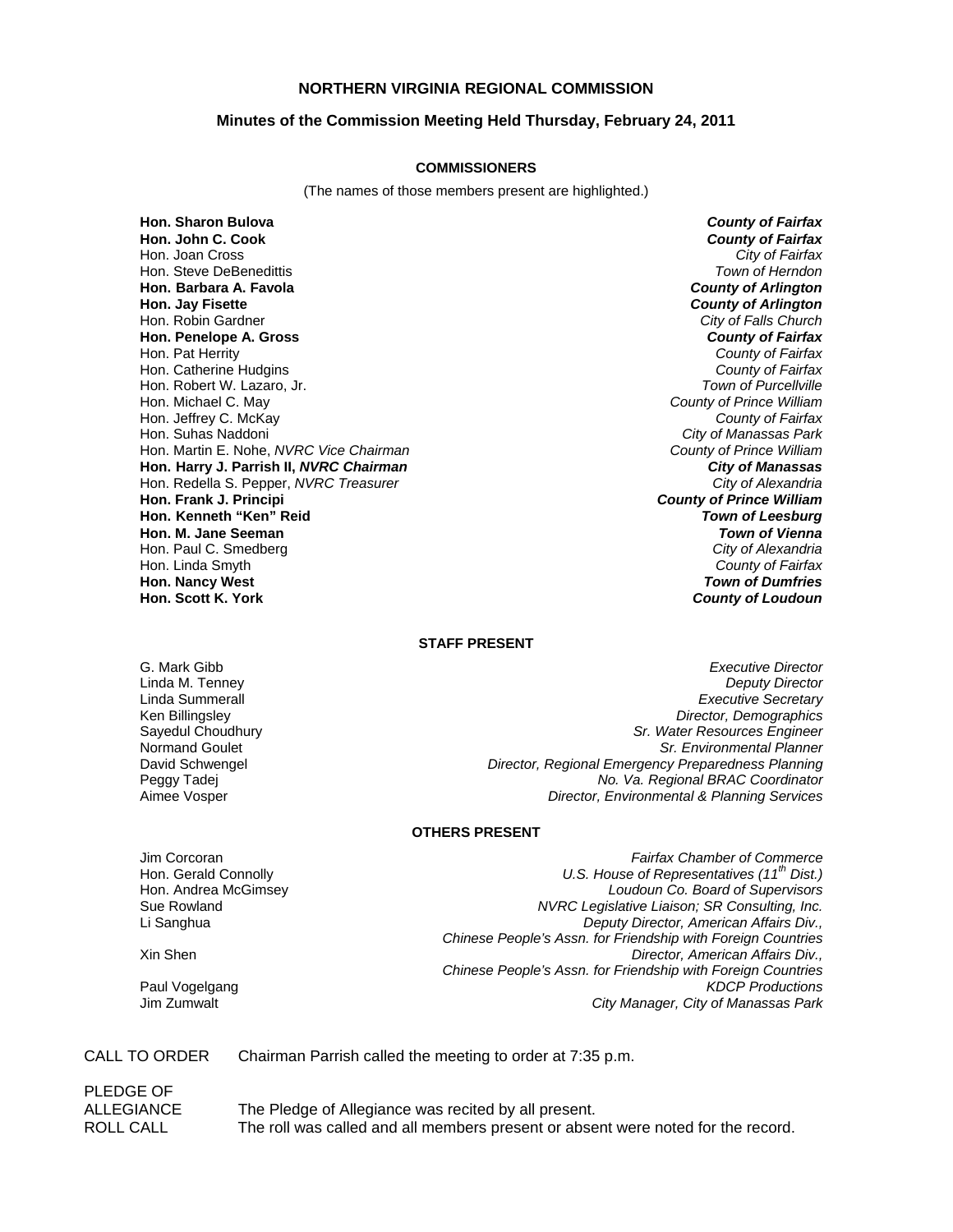February 24, 2011 Page 2 Chairman Parrish welcomed Jay Fisette of the Arlington County Board. Commissioner Fisette is actually returning to the Commission, having previously served from 1998-2004. Fairfax County Supervisor Jeff McKay has also been appointed to the Commission but was unable to attend tonight's meeting. APPROVAL OF MINUTES Commissioner York moved approval of the minutes of the Commission's October 28, 2010, meeting. The motion was seconded and carried, with Commissioners Reid and Fisette abstaining. Commissioner York moved approval of the minutes of the February 3, 2011, meeting. The motion was seconded and unanimously carried. EXPANDING RELATIONSHIPS IN CHINA FOR LOCAL GOV'Ts. Commissioner Favola reported that last spring she and Mr. Gibb were invited to the Asian Pacific Economic Council's conference in Langfang, China, They were able to spend some time in Beijing for discussions on developing regional relationships. The trip was arranged with the assistance of The Chinese People's Association for Friendship with Foreign Countries. *Xin Shen* **Mr.** Shen, Director of U.S. Affairs with The Chinese People's Association for Friendship with Foreign Countries, introduced Ms. Li Sanghua, his deputy director. Mr. Shen is familiar with the U.S., having lived in Arlington while serving in the Chinese Embassy here from 2006-2009. The Friendship Association, a nonprofit supported by the government and international corporations, was founded in 1954 and is headquartered in Beijing. It has relations with over 500 organizations in 100 countries. The Friendship Association oversees the sister city program for China. It also has regular exchanges with U.S. local governments through organizations such as NACO, the Council on State Governments, the National Governors Association, among others. The China-U.S. Governors Forum will be the first in a series held during the National Governors Association's conference in Utah this summer. The purpose of the forum is to have regular exchanges with broad participation on a variety of topics, such as education, health, and culture, with concrete results. Mr. Shen reported that China is growing very quickly and has an urbanization and suburban development drive, and the government is anxious to learn from the experience of U.S. cities and counties. *questions & answers* Several Commissioners reported on their trips to China, and Fairfax County has a formal relationship with the city of Harbin. Commissioner Fisette asked about energy. Mr. Shen said the country is committed to reducing its energy use by 20 percent. Energy sources are diversified: hydro power stations, wind and solar. Mr. Shen added that China is the world's largest solar panel producer. Commenting on high-speed rail, Mr. Shen said it is difficult to construct and the rail lines are not profitable. However, he thinks it is important to focus on the benefits that cities served by high-speed rail receive — look at the economic returns. Rep. Connolly concurred, noting it has taken 47 years to finally start building rail to Dulles International Airport; it is crucial that the U.S. find ways to finance and facilitate its transportation infrastructure.

Summary Minutes of the Commission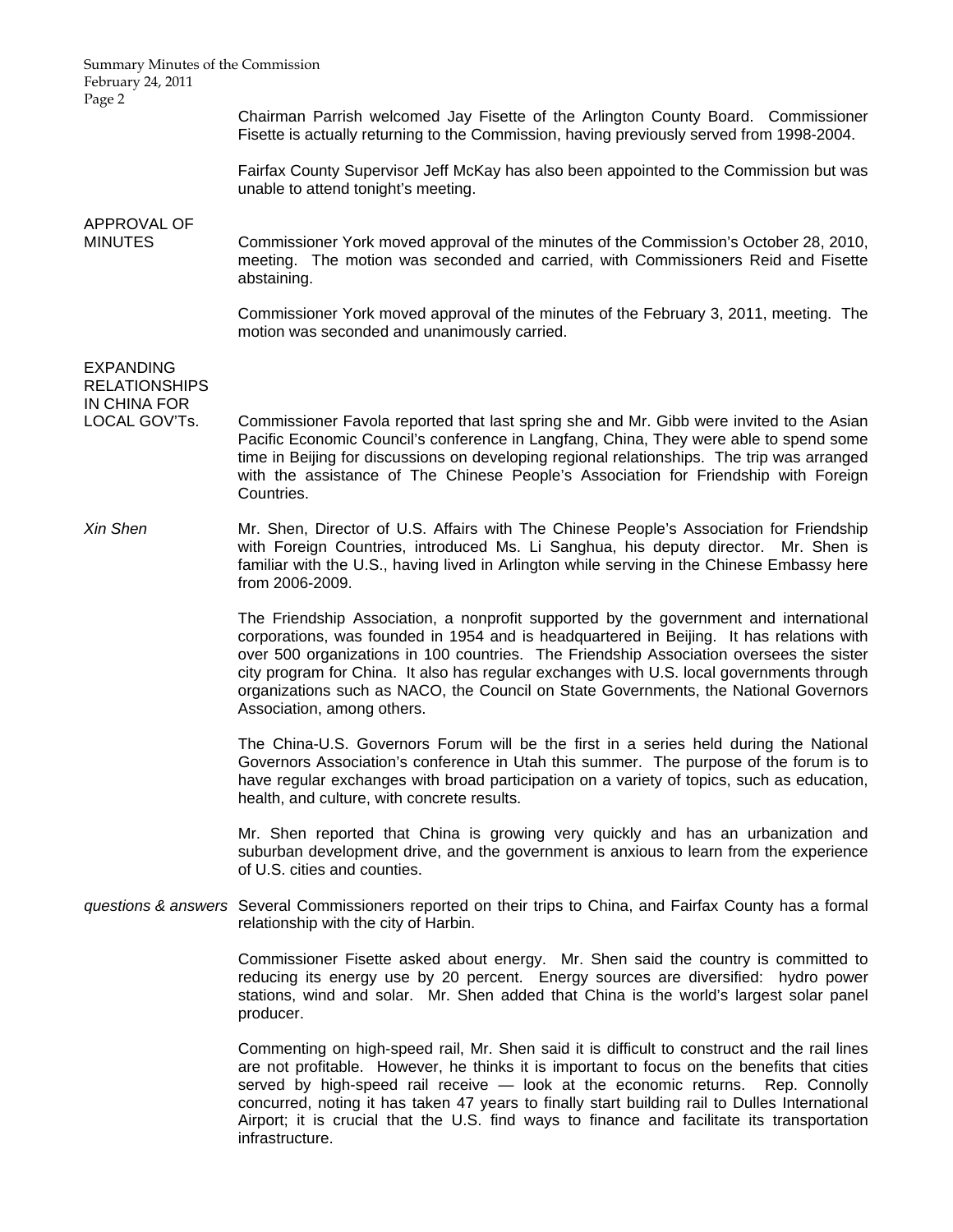Rep. Connolly said the United States and China have a very important, very complex relationship, noting there are a lot more opportunities for common ground with China than issues that separate us. He added that China and the United States are inextricably linked through China's holding of U.S. debt: It is in both countries' interest that the U.S. economy prospers. Rep. Connolly stated his support for ongoing dialogue at the local-regional level.

 Commissioner Favola talked about the philanthropic sector, suggesting that China may want to think about this as it goes through changes. Mr. Shen confirmed it is under consideration.

 Chairman Parrish thanked the guests for attending and introducing the possibility for friendships and relationships at the local levels between the two countries.

FEDERAL UPDATE At Chairman Parrish's invitation, Rep. Connolly reported that almost 600 amendments have been filed to the Continuing Resolution (CR). The process has been very open: everyone had the opportunity to file an amendment and to speak to that amendment. The CR greatly impacts local government: funding for CDBG, aide to homeless veterans, WIC, HUD, Head Start, food stamps was slashed. The \$150 million annual contribution for Metro capital investment — a ten-year commitment — was eliminated. EPA was virtually gutted: its ability to regulate clean air, clean water, even soot were defunded. One Virginia Congressman had a bill that would have ended all federal TMDL regulations in the Chesapeake Bay; he believes it did not pass.

> In reply to Commissioner Reid's inquiry, Rep. Connolly said he supports TMDLs and plans to introduce a bill providing \$1.5 billion to local governments to help meet new standards for urban/suburban stormwater runoff.

> At this point in time Rep. Connolly thinks the probability of a government shutdown is likely.

| NO. VA. REGIONAL<br><b>ENERGY PLAN</b> | А. |                                                                                                                                                                                                                                                                                                                                                                                                                                                                                                                                                                                                 |
|----------------------------------------|----|-------------------------------------------------------------------------------------------------------------------------------------------------------------------------------------------------------------------------------------------------------------------------------------------------------------------------------------------------------------------------------------------------------------------------------------------------------------------------------------------------------------------------------------------------------------------------------------------------|
|                                        |    | Report on Energy Planning in Arlington, Fairfax and Loudoun                                                                                                                                                                                                                                                                                                                                                                                                                                                                                                                                     |
| Loudoun                                |    | Hon. Andrea McGimsey, Loudoun County Board of Supervisors, reported that Loudoun<br>County has taken a leadership role on energy issues, having started its community energy<br>plan last year with NVRC's assistance. After seven meetings in one year it was decided to<br>do retrofits to the six largest government buildings in the county. The county invested \$1<br>million in this project and made back \$292,000 in savings the first year and estimates its<br>investment should be made back in three years.                                                                       |
|                                        |    | The county also has a "green business challenge" in partnership with the Loudoun County<br>Chamber of Commerce, wherein businesses compete with each other to see how green<br>they are. The challenge was enthusiastically embraced. AOL won the challenge with a 26<br>percent savings in energy costs.                                                                                                                                                                                                                                                                                       |
|                                        |    | Supervisor McGimsey reported that the Claude Moore Foundation is undertaking an<br>energy plan for a large mixed-use community (Moorefield Station) at the last stop on<br>Metro's Silver Line (slated for completion in 2016). The community will also use innovative<br>water management (e.g., toilets will use grey water).                                                                                                                                                                                                                                                                 |
| Arlington                              |    | Commissioner Fisette said Arlington also used NVRC and the consultant team that<br>assisted Loudoun County, adding it was useful to learn from Loudoun's experience.<br>Arlington's goal was to reduce the county government's energy use. Once that worked, the<br>county created a county energy and sustainability task force last year, which has been<br>meeting once a month and will hold its last meeting in March. The task force is comprised<br>mostly of the biggest employers and property owners and includes entities such as<br>WMATA, the Airports Authority and the Pentagon. |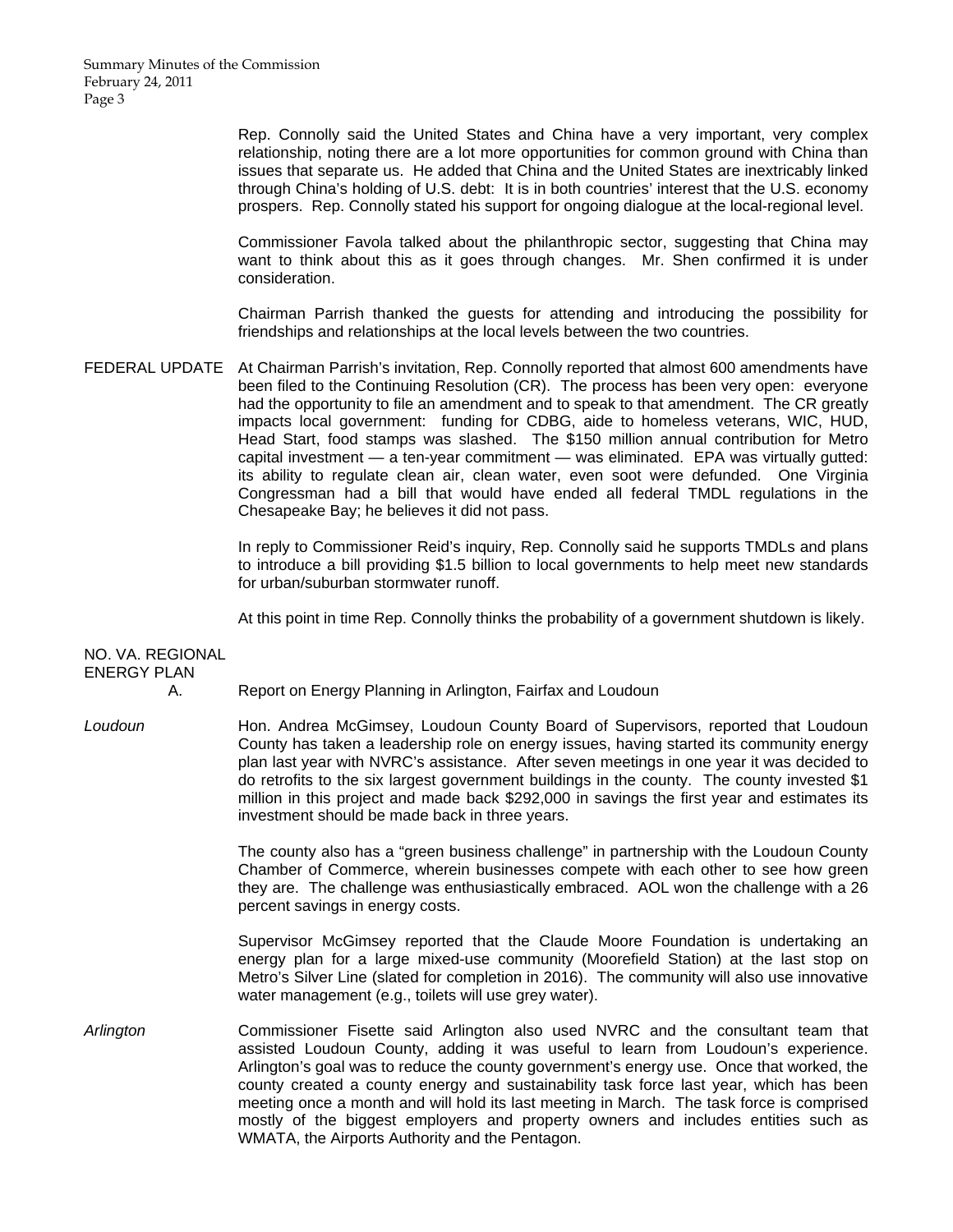The task force has three goals:

- economic competitiveness
- reliable and affordable energy supply
- environmental sustainability

 A report containing goals and the strategy to reach those goals will be presented in May to the County Board for adoption. The strategies look at building efficiency, transportation, district energy, and renewable energy. Commissioner Fisette estimates 18 months to implement the plan.

Fairfax County Commissioner Bulova reported Fairfax County is starting with a private sector energy task force, the composition of which is similar to Arlington's; the first meeting was held today. The task force will focus on redevelopment areas, such as Tyson's Corner, Springfield, Richmond Highway Corridor, among others. Leo Schefer (President, Washington Airports Task Force) will chair the task force.

> A total of four meetings will be held. The task force will study Loudoun's and Arlington's plans as well as European examples. It will decide what mechanism can be used to continue energy planning, what scale projects can be pursued, and how to streamline the process of building in energy efficiency.

The task force hopes to present its report to the Board of Supervisors in June or July.

 Commissioner Bulova added that the task force representative from Virginia Dominion Power asked how this would tie in with the region. Commissioner Bulova was able to point out NVRC's involvement and the role the Commission can play.

B. Proposed NVRC Energy and Sustainability Task Force

Commissioner Favola noted the document defines NVRC's role and moved adoption. The motion was seconded. Commissioner Bulova suggested amending the first sentence to "...Task Force is charged with *coordinating the development of* strategies that promote..." Commissioner Favola accepted the amendment.

Commissioner Reid inquired why Metro was not included and was told the intent is to keep participation at a reasonable level. Commissioner Fisette added that liaisons would be able to attend meetings. The Commissioners agreed to add Metro as a participant.

The Energy and Sustainability Task Force was unanimously adopted as amended.

- CONSENT AGENDA Commissioner York moved approval of the Consent Agenda, consisting of the items outlined below. The motion was seconded and carried unanimously.
	- A. Financial reports for January 2011
	- B. Resolution No. P11-22: Authorization to Sign a Letter of Agreement for Social Marketing **Services**
	- C. Resolution No. P11-23: NVRC Participation in the U.S.-China EcoPartnerships Program

**EXECUTIVE** DIRECTOR'S

- REPORT Mr. Gibb distributed a copy of his report containing updates on:
	- Northern Virginia on Frontlines of Demographic Transformation
	- NVRC Helps Local Governments Address Chesapeake Bay Pollution
	- BRAC
	- Commuter Ferry in Northern Virginia